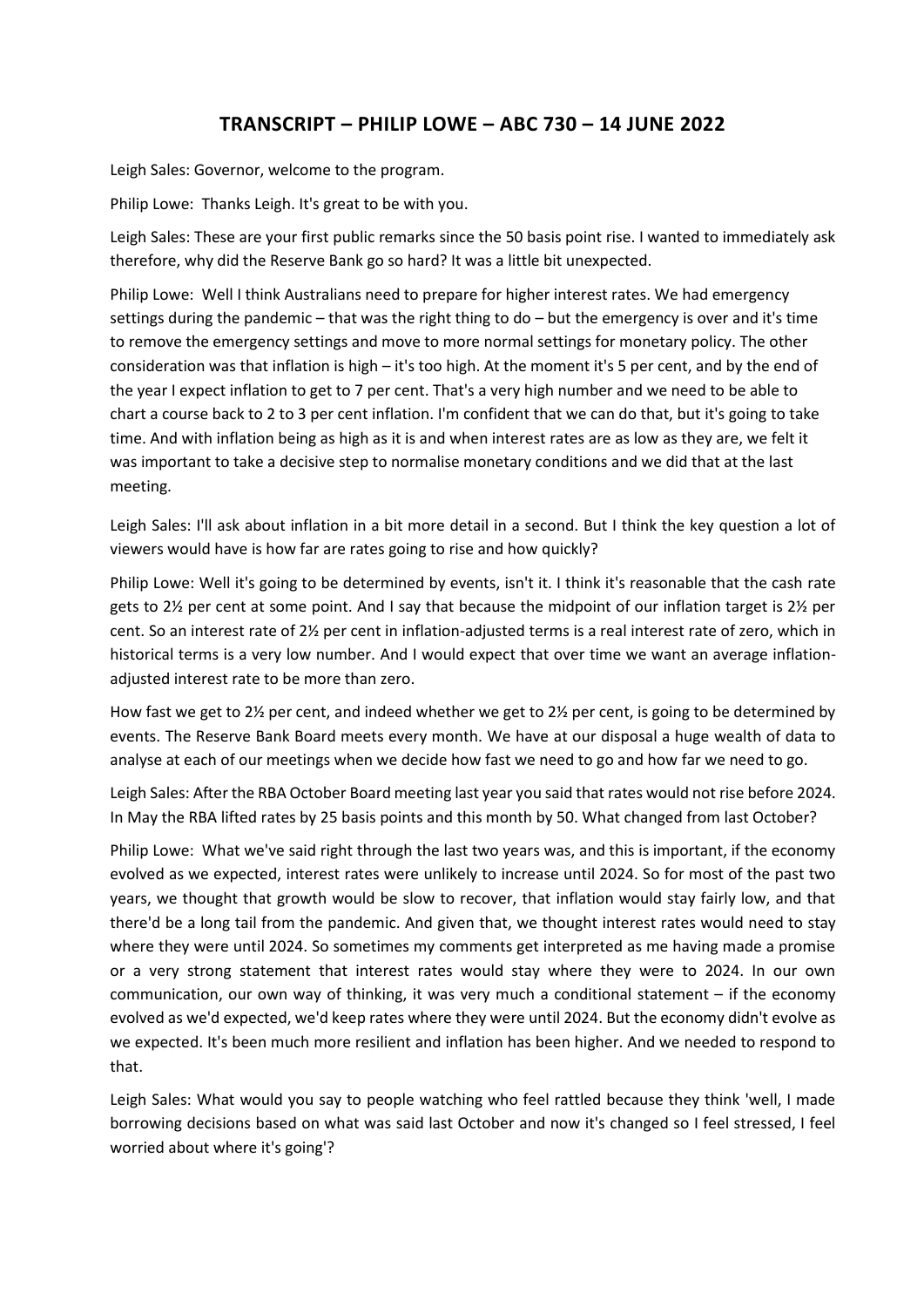Philip Lowe: I understand that people will make borrowing decisions based on our communication, and people took out loans that they may not have otherwise taken out. I also point to the fact that the economy's done remarkably well. The unemployment rate is at a 50 year low, a higher share of the population has a job than ever before, households have built up very large financial buffers. Over the past couple of years people have put away an extra \$250 billion – it's a lot of money, and the saving rate is still high, and the number of people who've fallen behind in their mortgages is actually declining, not rising.

So there's a lot of resilience in the household sector. At the individual level, some people have taken out loans that they may not have wanted to take in retrospect, but the overall picture, which is really very much the focus of the Reserve Bank, is of a pretty resilient economy.

Leigh Sales: When the RBA makes decisions about whether to raise rates – I know of course, you're looking at the big picture about cooling down inflation and so on – are you also thinking about things like how many households are going to struggle to meet their mortgage repayments if you rise by say 25 or 50 basis points?

Philip Lowe: We certainly are and we spend a lot of time looking at the disaggregated data because we know that even the increases in interest rates so far are putting pressure on some families' budgets. They're coping with higher interest rates, higher fuel prices, higher food prices, so we know already for some households they are finding it difficult.

I also know there are some households who welcome higher interest rates. For the past four or five years, each week I would get letters from people complaining that interest rates were so low it was hurting their finances. So different households are in different positions, and the Reserve Bank staff spend a lot of time trying to understand that. At each of our Board meetings we discuss the various experiences of households.

At the end of the day, though, our responsibility is a national one. We want to make sure that inflation is low and stable, the country gets to full employment, the financial stability of the country is preserved, the country has high quality banknotes, and we provide high quality banking services to the government. So that's our big picture. Against that big picture, we have to look at the individual households and we spend a lot of time, as I said, looking at the disaggregated data and I understand that it's not easy for many people at the moment.

Leigh Sales: Financial markets are factoring in a \$1,000 increase per month in mortgage repayments by the end of next year. Would the RBA really raise rates that high and put households under that much stress?

Philip Lowe: We'll do what's necessary to get inflation back to 2 to 3 per cent. As I said, I think by the end of the year inflation will get to close to 7 per cent, and we need to chart a course to bring it back down. We don't need to get it back down straight away. We've long had a flexible inflation target in Australia – we can look through the swings in inflation – but what we've got to do is make sure inflation comes back to 2 to 3 per cent. And it's unclear at the moment how far interest rates will need to go up to get that. I'm confident inflation will come down over time but we'll have to have higher interest rates to get that outcome and how much higher remains to be determined.

Leigh Sales: The RBA has noted that there are external factors helping drive inflation such as the war in Ukraine, global supply issues. What happens if you raise interest rates and inflation doesn't come down?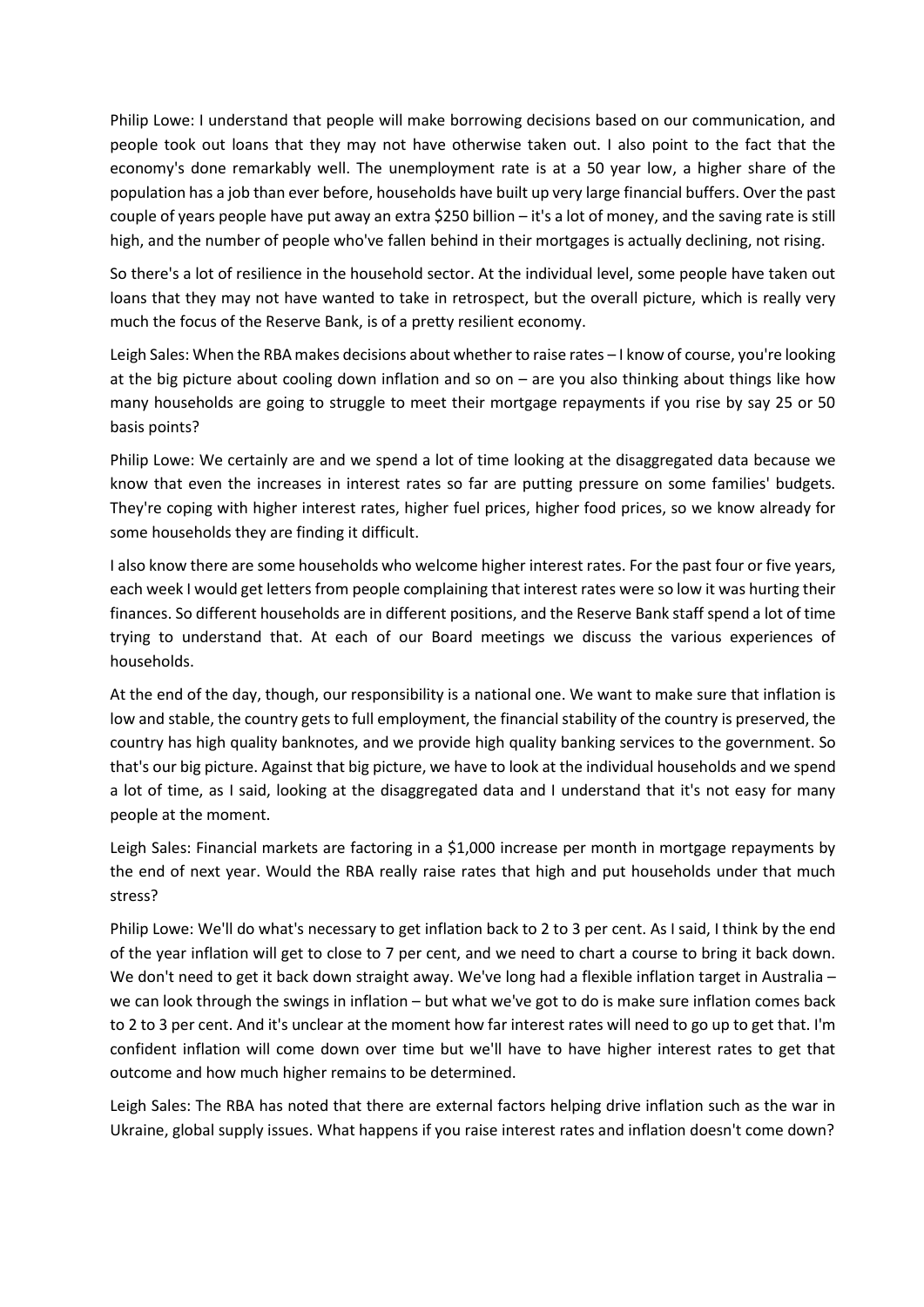Philip Lowe: I think eventually it will come down and partly it will come down because of the global factors. Over the past year, the petrol price in Australia has gone up more than 30 per cent, so even if the current level of petrol prices stays where it is, the rate of change goes from 30 per cent to zero. And that will help bring down the headline rate of inflation.

Another thing that's going to help is that the supply side problems in the global economy are being resolved. We've seen just recently a big pick-up in production of cars around the world, and chip producers are responding so computer chip prices are coming down. So we're seeing the global economy respond to some of the supply-side problems – that will help bring prices down, at least the rate of inflation down, and if oil prices don't keep going up the inflation rate goes to zero for those commodities.

So inflation will come down for those reasons but it will also come down because of the higher interest rates. At the moment, the spending pressure in the economy is putting pressure on capacity. You see this in lots of areas in the labour market at the moment. Almost every business that I speak to says it's very hard to hire workers. We've seen in the infrastructure space, state governments delay some spending because they can't find the resources and, in construction, many firms are at full capacity. So the current rate of spending in the economy is putting pressure on the capacity of the economy – the ability of the economy to provide the goods and services. Over time, higher interest rates will get a better balance there. And when there's a lot of pressure on capacity, prices go up and higher interest rates will establish a better balance between spending and the ability of the economy to produce goods and services.

Leigh Sales: I think you said earlier that you would anticipate inflation would be at about 7 per cent cent in the back half of the year. When do you anticipate that it would start to come off?

Philip Lowe: By the first quarter of next year. The peak will be in the December quarter this year and by the time we get into the second half of next year, inflation will clearly be coming down, but in the first quarter, we'll see lower rates of headline inflation.

Leigh Sales: Other than interest rates, what other factors are likely to drive the Reserve Bank's thinking on interest rates? For example, if housing prices fall significantly, would that play a role in what you decide to do?

Philip Lowe: Not directly. We don't target housing prices, nor would it make sense to do so. But we know that swings in housing prices affect people's consumption decisions. For many people, if the value of the house is falling, they're going to spend a bit less. So that's the prism we look at this through. We don't target housing prices and I think ... I know the banking system's very strong at the moment. So we're not worried that declines in housing prices will affect the banking system. So it's really what effect does it have on household consumption.

So we've got declining housing prices, but we've got to remember as well that households have saved this extra \$250 billion and the current rate of saving is very high. And unemployment is low and the number of job vacancies at the moment is extraordinarily high. So there are a lot of other factors that are influencing consumption other than housing prices and our job is to work out what the balance is amongst all those factors.

Leigh Sales: We've seen financial markets here today and in the US tank on fears of an aggressive US interest rate rise when the Federal Reserve meets later this week. There's also fears of a global recession. What are you anticipating the Australian economy in the context of the world economy is going to look like in the next six to 12 months?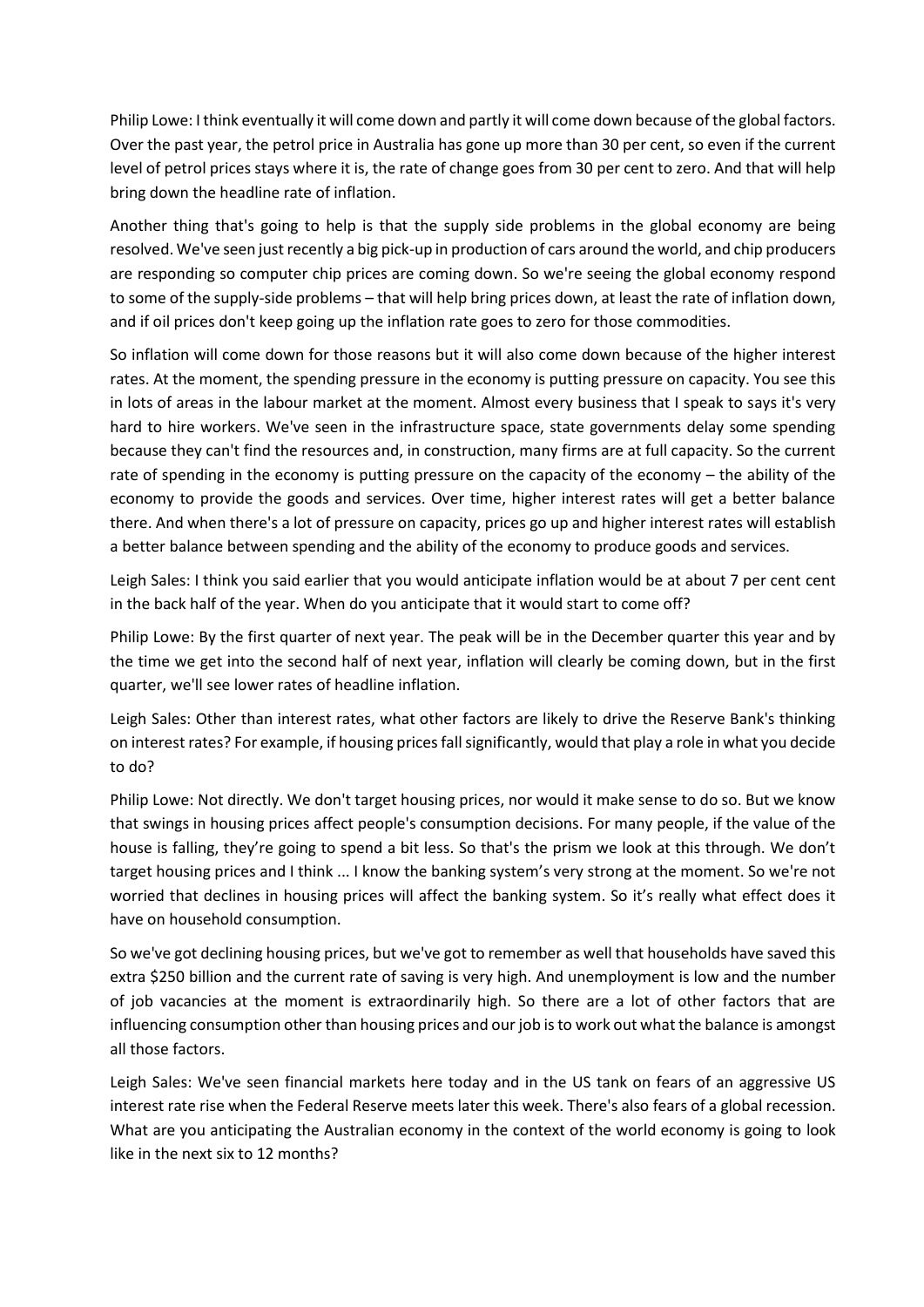Philip Lowe: We're expecting the Australian economy to continue to grow pretty strongly over the next six to 12 months. There's still a bounce back from all the COVID restrictions. People are spending in a way that they weren't able to do last year. People have got their savings that I've talked about to draw on and the current rate of saving is still quite high. So it's quite plausible that saving patterns return to where they were before, so even if income growth is a bit weaker people have the financial capacity to keep spending.

There's a big backlog of construction work to be undertaken and the number of job vacancies is extraordinarily high, so people can be confident the jobs will be there and in that environment people will keep spending.

Leigh Sales: Did the Federal Government with its welfare support during the pandemic and the RBA with its rate cuts overstimulate the economy and is that why you're now being compelled to raise interest rates so fast and so far?

Philip Lowe: It's a really good question and one we've been thinking a lot about, particularly in terms of monetary policy, but perhaps I can take you back to the dark days of the pandemic. Back in February and March 2020, there were credible predictions that tens of thousands of Australians would be dead within a few months, that our hospitals will be overfull, that the unemployment rate would reach 15 per cent, that there'd be deep economic and social scarring in the society, and there'd be a generation of lost opportunity. That was the environment in which we were making decisions. And sometimes it's easy to forget that given that the economy is doing well at the moment. But that was the environment in which we're operating.

The Reserve Bank strategy at the time was twofold. First, to build a bridge to the other side. We were looking into the chasm and that was very scary. We wanted to build a bridge to the other side. And the other thing we wanted to do was provide some insurance, some economic insurance for the country, that if the really bad outcomes were going to eventuate, that we would be there and we would be able to support people.

So we wanted to provide insurance. And it's an open question – the one that you ask – did we provide too much insurance? It's hard to know. But that's the nature of insurance, isn't it? You take out insurance against a very bad event. A very bad event occurs, and you're very glad you took out the insurance. But the bad event doesn't occur and then you think 'well, I could have saved some money here, I didn't need all this insurance'. My view is that broadly the country got it right.

We were facing incredibly scary, damaging times. We took out a lot of insurance. I think it was the right thing to do, but I accept that others will have a different view and the Reserve Bank is committed to learning from that experience. We're undertaking a series of reviews about how we responded through that period and we'll publish those over coming months.

We took out insurance. Maybe we took out too much but in the time that we faced and the decisions that we had to take, I think was the right thing to do.

Leigh Sales: I appreciate that you don't want to be a political commentator, but what kind of government policy settings would put fiscal policy in line with what the RBA is trying to do with monetary policy?

Philip Lowe: I'm not particularly concerned about a lack of alignment between monetary and fiscal policy. I've already had a couple of meetings with the new Treasurer. I know he is as committed as I am